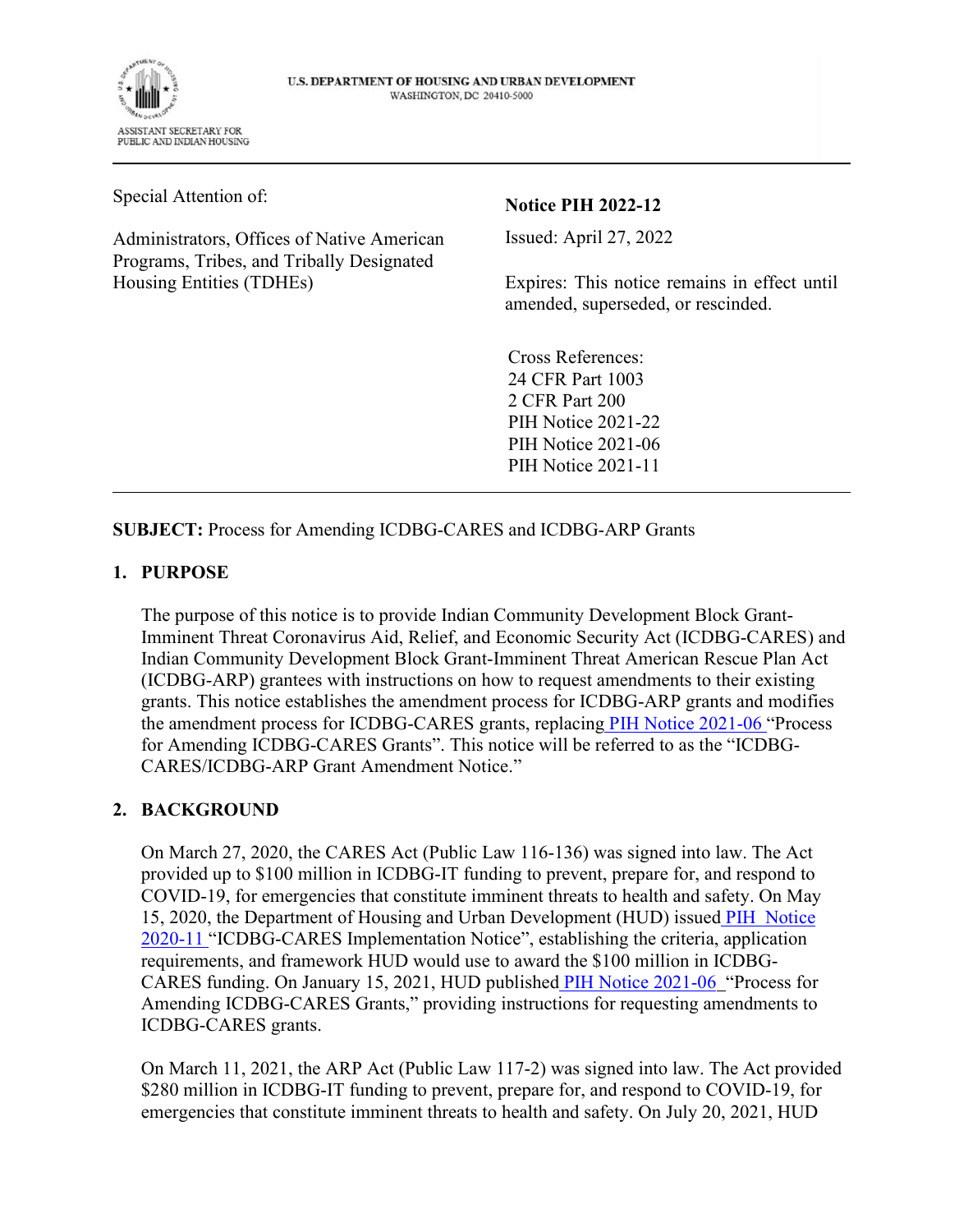issued Notic[e PIH 2021-22](https://www.hud.gov/sites/dfiles/PIH/documents/PIH2021-22.pdf) "ICDBG-ARP Implementation Notice", establishing the criteria, application requirements, and framework HUD would use to award the \$280 million in ICDBG-ARP funding.

This notice describes the requirements for both ICDBG-CARES and ICDBG-ARP grantees to request significant amendments to the project scope, budget, and timeline of their awards.

## **0. APPLICABILITY**

This ICDBG-CARES/ICDBG-ARP Grant Amendment Notice applies to requests for amendments for both the ICDBG-CARES and ICDBG-ARP grants. Please note that this Notice does not apply to amendments to regular ICDBG or ICDBG-IT grants. This Notice replace[s PIH Notice 2021-06](https://www.hud.gov/sites/dfiles/PIH/documents/pih2021-06.pdf) "Process for Amending ICDBG-CARES Grants."

# **1. SIGNIFICANT AMENDMENT REQUIREMENTS**

The regulation at 24 CFR§1003.305(a) requires prior HUD approval for program amendments that significantly change the scope, location, objective, or class of beneficiaries of the approved activities described in the application.

The Office of Native American Programs (ONAP) will review all amendment requests to ensure that the ICDBG-ARP/ICDBG-CARES grantee's proposals are for eligible activities, projects, and programs that prevent, prepare for, and respond to COVID-19, in accordance with the requirements established i[n PIH Notice 2020-11](https://www.hud.gov/sites/dfiles/OCHCO/documents/2020-11pihn.pdf) "ICDBG-CARES Implementation Notice" an[d PIH Notice 2021-22](https://www.hud.gov/sites/dfiles/PIH/documents/PIH2021-22.pdf) "ICDBG-ARP Implementation Notice". ONAP will also verify that the requested amendment provides reasonable justification for proposed changes, including reasonable extension of timelines.

Significant amendments include proposed changes that include any of the following:

- Addition of activities, projects, or programs that were not in the grantee's approved ICDBG-CARES/ICDBG-ARP award;
- Deletion of activities, projects, or programs that were included in the grantee's approved ICDBG-CARES/ICDBG-ARP award;
- Proposed budget adjustments that exceed twenty  $(20)$  percent of the total ICDBG-CARES/ICDBG-ARP grant among activities, projects, or programs that were approved in the award;
- The re-budgeting of costs to a new budget category not already approved in the ICDBG-CARES/ICDBG-ARP award, regardless of percentage (e.g., reimbursement of allowable COVID-19 costs when reimbursement was not originally identified in the grantee's ICDBG-CARES/ICDBG-ARP application, the proposed change of use of funds to hire a contractor when such costs were not originally approved, etc.); and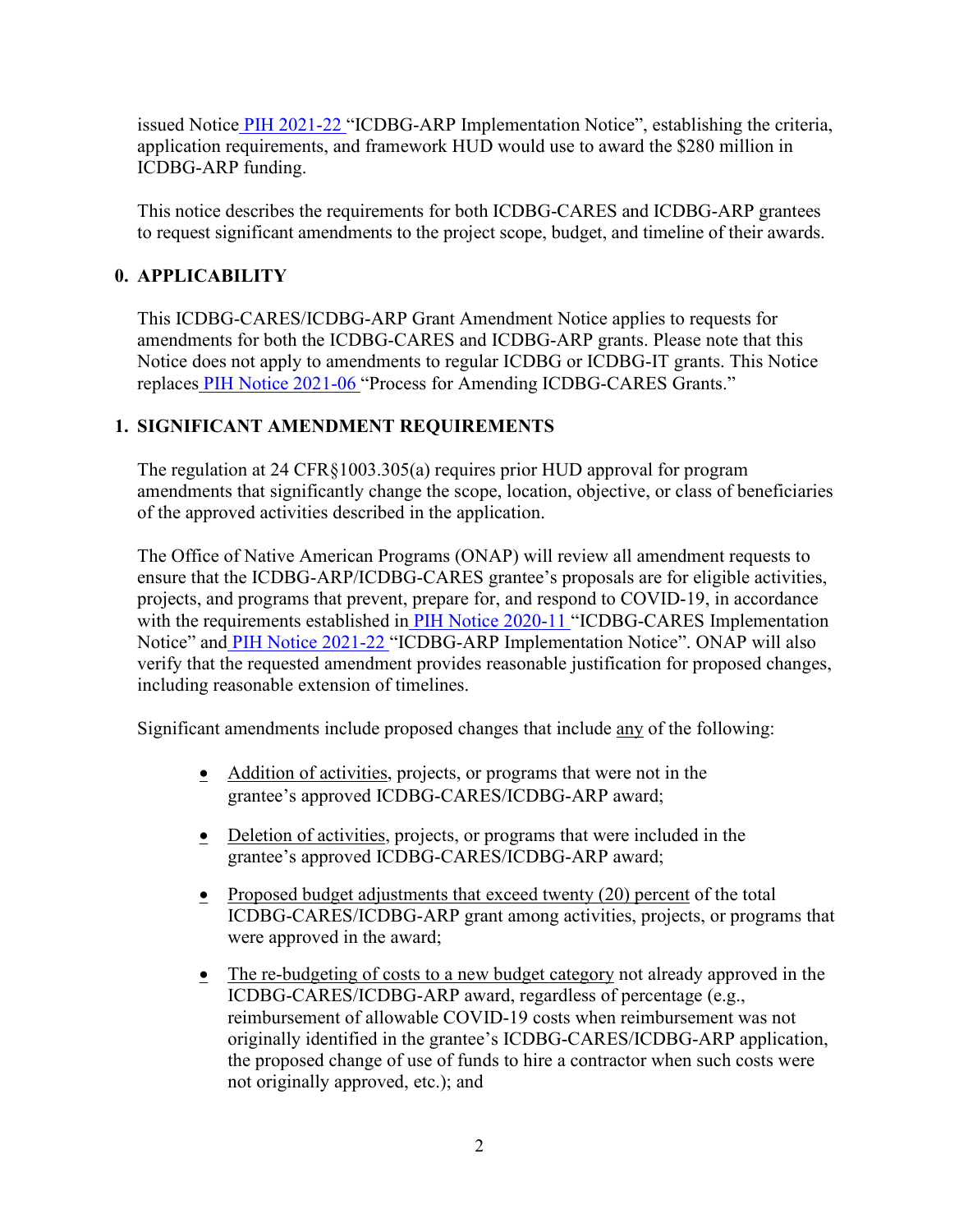**Time extensions:** All timeline extensions will be considered significant amendments. (See examples of justified reasons for timeline extensions below).

Amendments are not needed if each of the following bulleted items apply:

- No change to the total approved budget;
- No extension of the overall timeline/period of performance;
- No new or deleted activities:
- No new budget categories; and
- Re-budgeting of 20% or less of approved overall budget between activities and budget categories.

#### **5. SIGNIFICANT AMENDMENT REQUEST DOCUMENTATION**

- A grantee requesting a significant amendment must submit the following to its Area ONAP office grants management specialist:
- 1. Significant Amendment Request: The grantee must submit an email or a letter requesting an amendment to their ICDBG-CARES/ICDBG-ARP grant. The amendment request must include the following information, as applicable based on the nature of the amendment:
	- **IDENTIFY** the requested proposed changes to the approved ICDBG-CARES/ICDBG-ARP award;
	- Describe the rationale and need for the amendment;
	- Justify how the proposed revisions enable the grantee to continue implementing its activities towards preventing, preparing for, and responding to COVID-19; and
	- **•** Describe how citizen participation requirements were met for the proposed amendment. For more information on citizen participation requirements, see Section 4a of the ICDBG-CARES/ICDBG-ARP Implementation Notices. Applicants are not required to hold meetings to obtain the views of residents
- 2. Updated Project Description Summary: The grantee must submit an updated Project Description that incorporates the proposed changes summarized in its amendment request.
- 3. Updated Budget: If the grant budget changes due to the project change, the grantee must submit updated detailed budget information and a revise[d HUD-4123 \(C](https://www.hud.gov/sites/dfiles/OCHCO/documents/HUD-4123.pdf)ost Summary).
- 4. Updated Implementation Schedule: If the amendment alters the original project timeline:
	- a. Submit an update[d HUD-4125](https://www.hud.gov/sites/dfiles/OCHCO/documents/HUD-4125.pdf) (Implementation Schedule); and
	- b. Submit an updated narrative description of the implementation timeline that identifies the activities, projects or programs that will be delayed, the justification for those delays, and an explanation of how the grantee plans to complete the delayed items by the requested period of performance end date. The justification, along with any supporting documentation, must demonstrate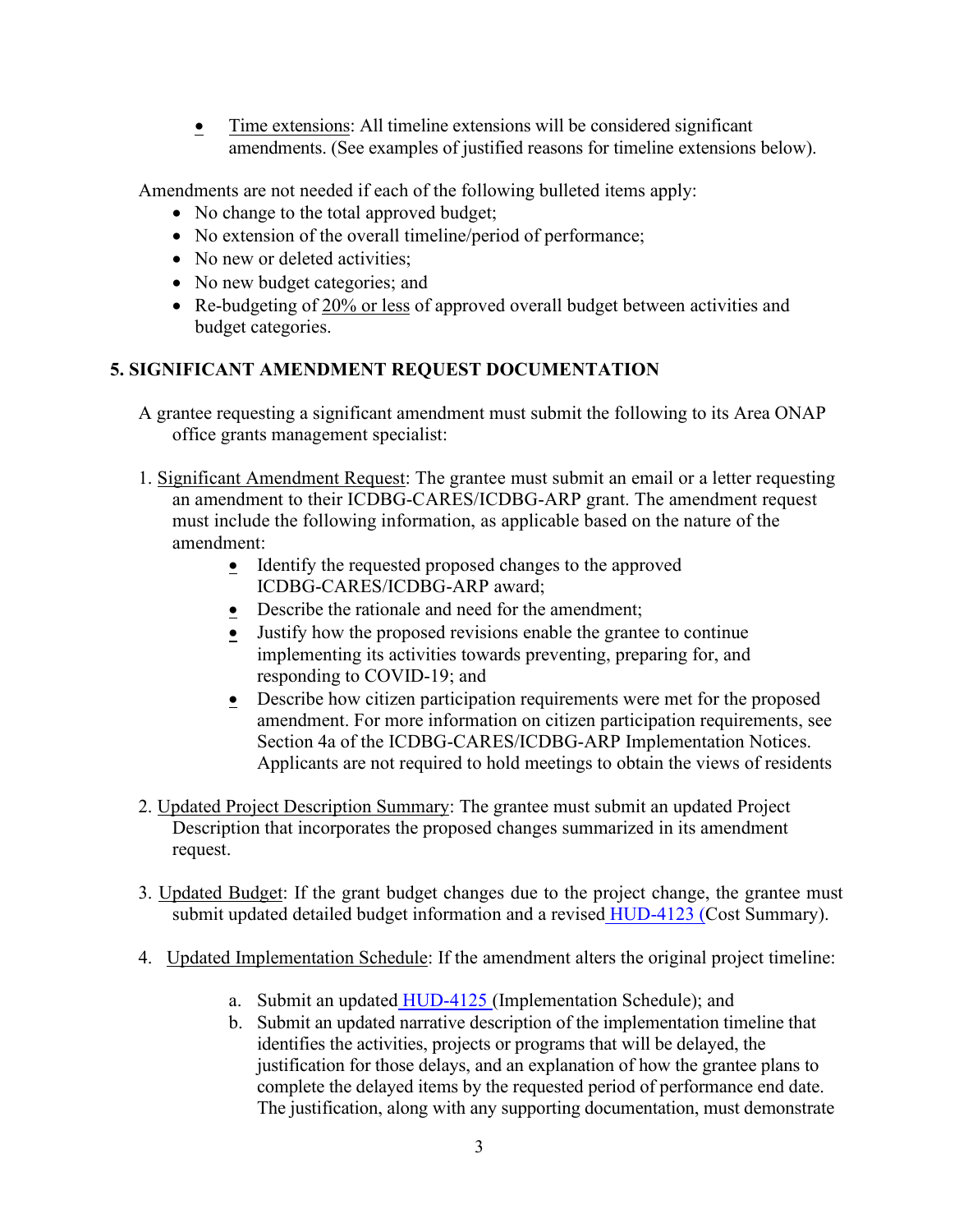why the proposed timeline is reasonably set to prevent, prepare for, and respond to COVID-19.

In reviewing the justification for overall grant periods longer than 12 months, HUD will consider all relevant factors including, but not limited to:

- Nature of the activities, projects, or programs being proposed;
- Size of the ICDBG-CARES/ICDBG-ARP grant requested;
- $\bullet$  Any disruption in supply chains;
- Barriers caused by a short or disrupted construction season;
- Challenges or delays to lack of bidders;
- Increased cost of construction materials;
- Infrastructure challenges; and
- Impact of COVID-19 on the applicant's operations and its ability to carry out activities, projects, or programs more expeditiously

Time extension requests should be submitted no later than 45 days prior to the current period of performance end date.

## **6. AMENDMENT REVIEW AND APPROVAL PROCESS:**

The Area ONAP office will review the Amendment Request package to ensure it meets the requirements of this notice, including that the ICDBG-CARES/ICDBG-ARP grant will still be used towards activities, projects, and programs that prevent, prepare for, and respond to COVID-19 and in accordance with the requirements established in the ICDBG-CARES/ICDBG-ARP Implementation Notice.

The Area ONAP office will also consider the grantee's overall progress in managing its ICDBG-CARES/ICDBG-ARP award, including the status of its drawdowns in LOCCS and submission of post-award reporting requirements. The Area ONAP office will forward recommendations for amendment approval to ONAP Headquarters for final review. At any time during this review process, ONAP may request further information from the grantee.

Upon completion of the review process, the Area ONAP office will send a Grant Amendment Approval or Denial Letter. All amendments approved under this Notice constitute changes to the grantee's ICDBG-CARES/ICDBG-ARP application submission and are incorporated into the original Funding Approval/Agreement (HUD-52734-A). If necessary, based on the nature of the request, ONAP will issue a Grant Agreement Addendum to memorialize the amendment.

## **7. ICDBG-CARES/ICDBG-ARP IMPLEMENTATION NOTICE REQUIREMENTS**

All requirements established i[n PIH Notice 2020-11](https://www.hud.gov/sites/dfiles/OCHCO/documents/2020-11pihn.pdf) "ICDBG-CARES Implementation Notice" an[d PIH Notice 2021-22](https://www.hud.gov/sites/dfiles/PIH/documents/PIH2021-22.pdf) "ICDBG-ARP Implementation Notice" remain applicable to amendments approved under this notice.